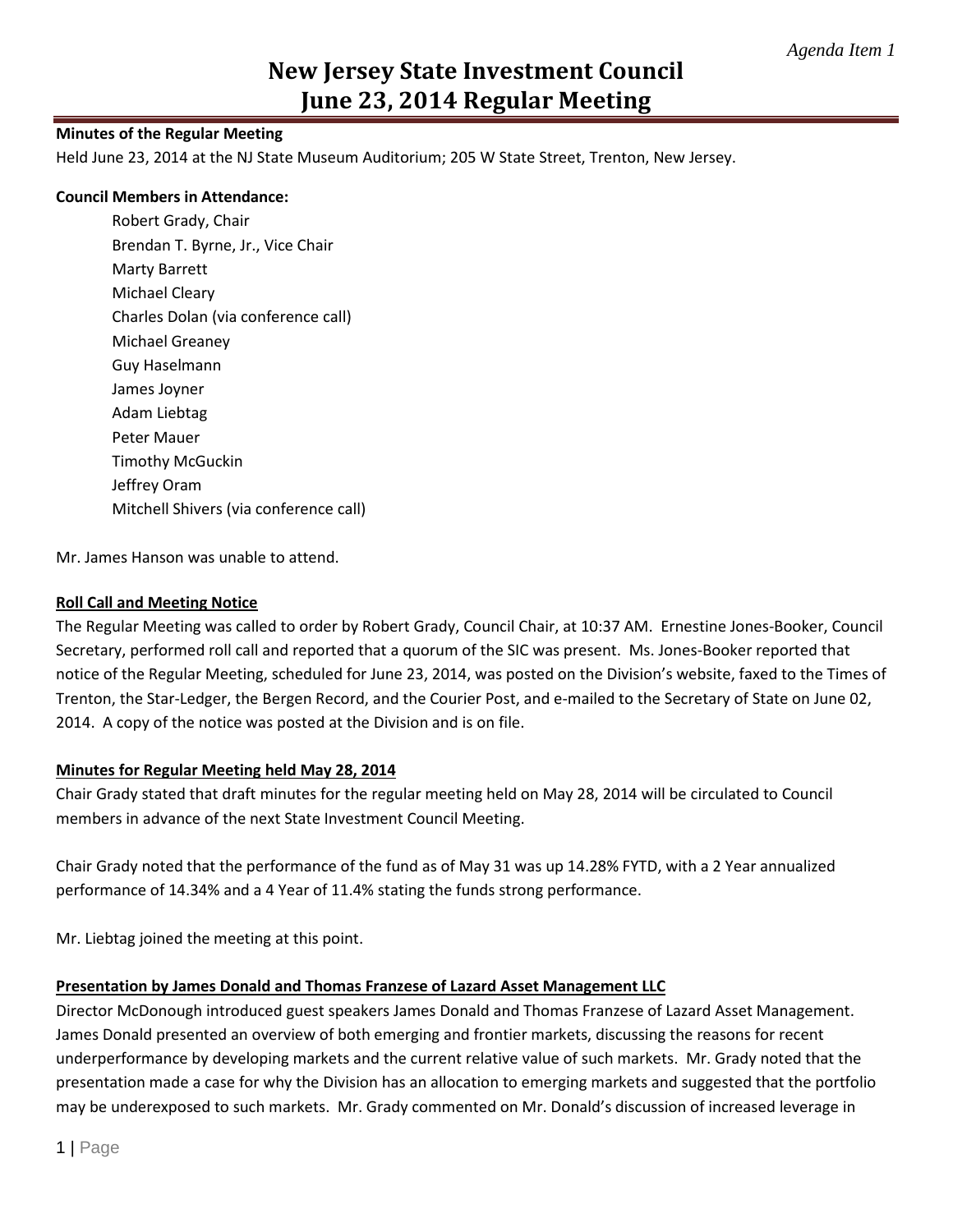China, asking whether the increased leverage is allocable to state owned enterprises, and whether China would be able to grow into the leverage. Mr. Donald responded that the increased leverage was a "mixed bag," and noted that certain state owned enterprises were motivated by profit while others were not. He predicted that China would continue to grow, but more slowly than it historically has. Mr. Grady asked Mr. Donald to explain the makeup of the emerging market and frontier market indices, and asked Mr. Donald to forward the current country makeup and weightings in the emerging and frontier indices to Mr. McDonough to distribute to the Council. Mr. Grady asked Mr. McDonough about the Division's exposure to frontier markets, and Mr. McDonough responded that the portfolio had minimal exposure to frontier markets due to liquidity concerns. Mr. Byrne asked Mr. Donald to identify specific risks in the emerging market context, and Mr. Donald responded that many are concerned about the risk of an uncontrolled financial crisis in China. Mr. Oram asked Mr. Donald about potential methodologies to rate the geopolitical risk of countries. Mr. Donald responded that investors need to review each company individually, and discount for macroeconomic, political, portfolio, and especially government risk. Mr. Grady asked about the potential impacts of increased oil production and multilateral trade agreements on emerging markets. Mr. Donald responded that both would have a positive effect in general, although lower oil prices could adversely affect certain countries such as Russia and Saudi Arabia.

## **Director's Report/Update**

Director Chris McDonough reviewed the Director's Report, discussing economic conditions, including employment numbers, home prices, actions by the European Central Bank, and the effect of the Iraqi crisis on oil prices. Acting Deputy Director Michael Wszolek provided a market update discussing global GDP, including the World Bank's 2014 forecast. Mr. McDonough discussed the declining trend in market volatility and its impact on the Pension Fund. Mr. Haselmann discussed VaR (value at risk) commenting on balancing volatility with risk and noted that low volatility is not an indication to take on more risk. Mr. McDonough also provided an update on the performance of the portfolio as a whole and specific asset classes year to date, noting the Fund's performance of 14.28% for the fiscal year to date, and that the Fund's return was ahead of the benchmark FYTD for the year and over the past 3, 4, 5, and 10 years. Mr. McDonough also reported there were no significant changes in asset allocation in the portfolio since the last Council meeting. Michael Wszolek provided an update on purchases and sales in the equity, fixed income, and alternatives portfolios. Mr. McDonough updated the Council on the status of the Division's requests for proposals for investment advisers. Finally, Mr. McDonough notified the SIC that lead private equity consultant Pete Keliuotis, CEO of Strategic Investment Solutions, Inc. (SIS), would be leaving SIS at the end of June. Mr. Grady expressed the Council's gratitude to Mr. Keliuotis for seven years of outstanding service to the State and the Division. Mr. Grady welcomed Mr. Faraz Shooshani who will replace Mr. Keliuotis as lead consultant for the Division.

## **Opportunistic Investment**

## *Dyal NJ Investors, L.P.*

Maneck Kotwal of the Division along with Mark Johnson of Cliffwater presented an additional \$250 million investment in Dyal NJ Investors, L.P., a fund that purchases minority stakes in established hedge fund managers. The Division previously committed \$200 million to the fund in August 2012. The additional \$250 million would allow the fund to invest in Dyal Capital Partners II, L.P., as well as co-investment opportunities. Mr. Johnson noted that this was an opportunistic investment that had characteristics of both hedge funds and private equity. Mr. Kotwal noted the fund's attractive fee structure and investment terms. Chair Grady reported that the Investment Policy Committee discussed the investment and was satisfied that the due diligence that was performed was adequate and appropriate.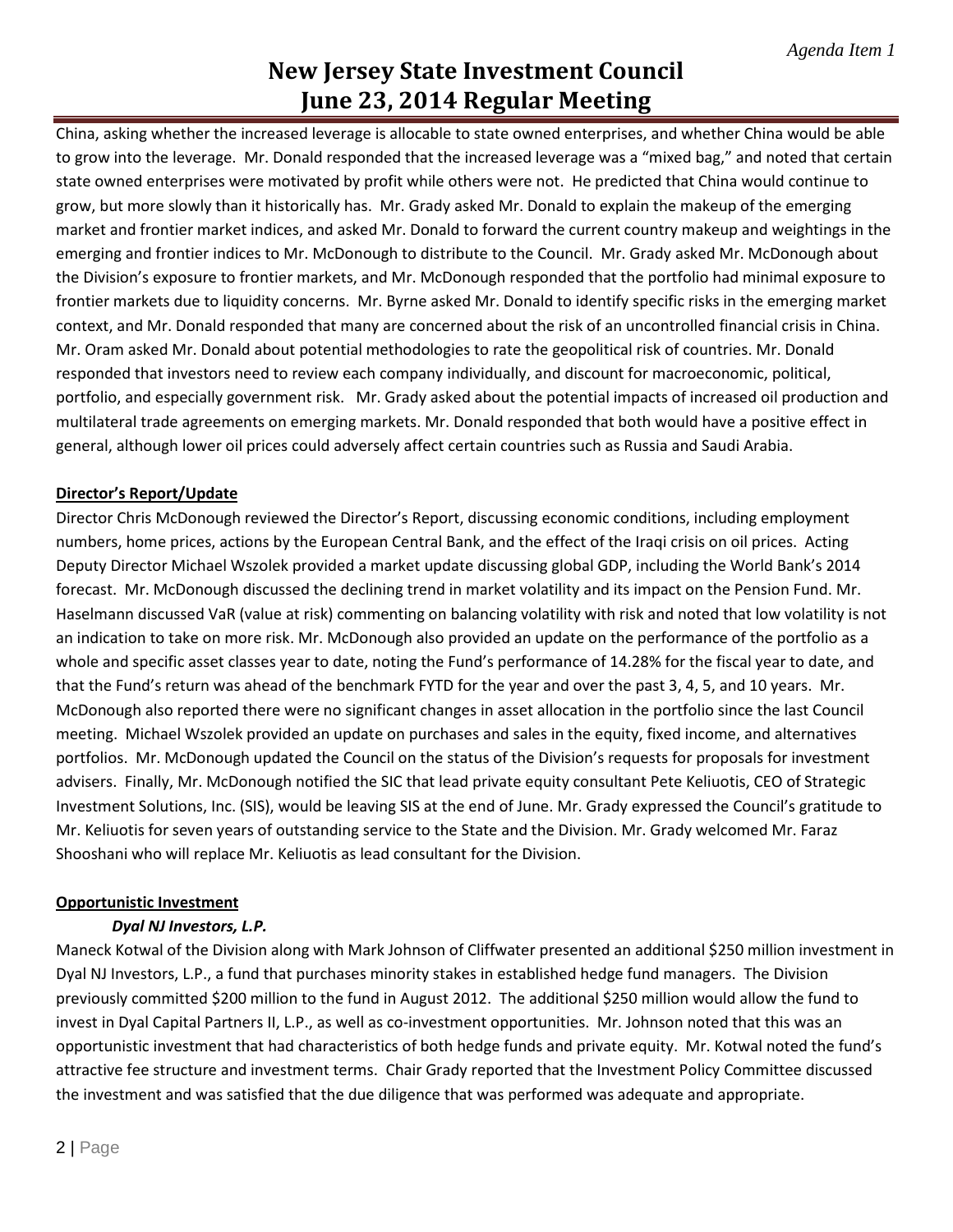## **Asset Allocation Discussion**

Director McDonough provided an overview of global market conditions, and presented an Investment Plan with target allocations and ranges for FY15. Kristen Doyle of Hewitt EnnisKnupp (HEK) provided a peer comparison based on a universe of HEK's 11 largest public pension plan clients, indicating that New Jersey is more conservatively positioned than its peers with regard to public equities and its allocation to alternatives was in line with its peers.

Mr. Grady and Mr. Haselmann commented on de-risking the portfolio and making the plan more conservative and better structured to absorb economic and geopolitical risks. Mr. Grady noted an alternative proposal in the Investment Plan to more dramatically reduce risk. Mr. Byrne asked what would happen to total Fund returns on a one year basis, if a lower return is assumed for the cash allocation. Ms. Doyle and Mr. McDonough responded that it would decrease the overall projected return by 20 to 30 basis points. In response to a question from Mr. Grady, Mr. McDonough explained the types of investments that are included in the global diversified credit allocation.

Mr. Liebtag asked whether there was an asset allocation that would meet the assumed 7.9 actuarial rate of return, and, if not, how the Division reconciled this tension. Mr. Grady and Mr. McDonough said that any allocation specifically designed to meet the assumed rate of return would involve a significant increase in public equity holdings, which would be imprudent. Ms. Doyle noted that the rate of return projected by HEK is based on a shorter time horizon than the actuarial rate of return, and also does not factor in active management by the Division. In response to a question from Mr. Byrne, Ms. Doyle explained that weighted average returns were lower than the total Fund projected returns because the latter number factored in correlation between asset classes. In response to a question from Mr. Grady, Ms. Sarnowski stated that the asset allocation plan could be amended as often as the Council desired.

Mr. Cleary asked whether the Pension Fund is on track to be fully funded over the long term based on pension reforms, State contributions and projected investment returns. Mr. Grady responded that at one point there was an expectation that the Pension Fund would be over 90 percent funded in 30 years, but there have been changes in both expected contributions and expected investment returns since then. Mr. Barrett stated his objection to the lack of contributions by the State and local employers. Mr. Dolan asked why the US equity allocation is proposed to increase, given the state of the market. Mr. McDonough responded that the allocation reflected a repositioning from developed non-US Equity to US equity.

Mr. Grady motioned that Council adopt the FY15 proposed target allocation, with Mr. Haselmann seconding the motion. All Council members present voted in favor. Mr. Grady motioned that Council adopt the benchmark for FY15, with Mr. Joyner seconding the motion. All Council members present voted in favor.

### **Treasurer's Report**

Dr. Steindel of the Treasurer's office provided an update on current US and NJ economic conditions. Mr. Barrett inquired about the status of the Treasurer's Office's internal audit report regarding Charles Baker's role with General Catalyst Partners VI, L.P. Mr. McDonough reported that the review was still in progress.

### **Public Comment**

No members of the public registered to speak.